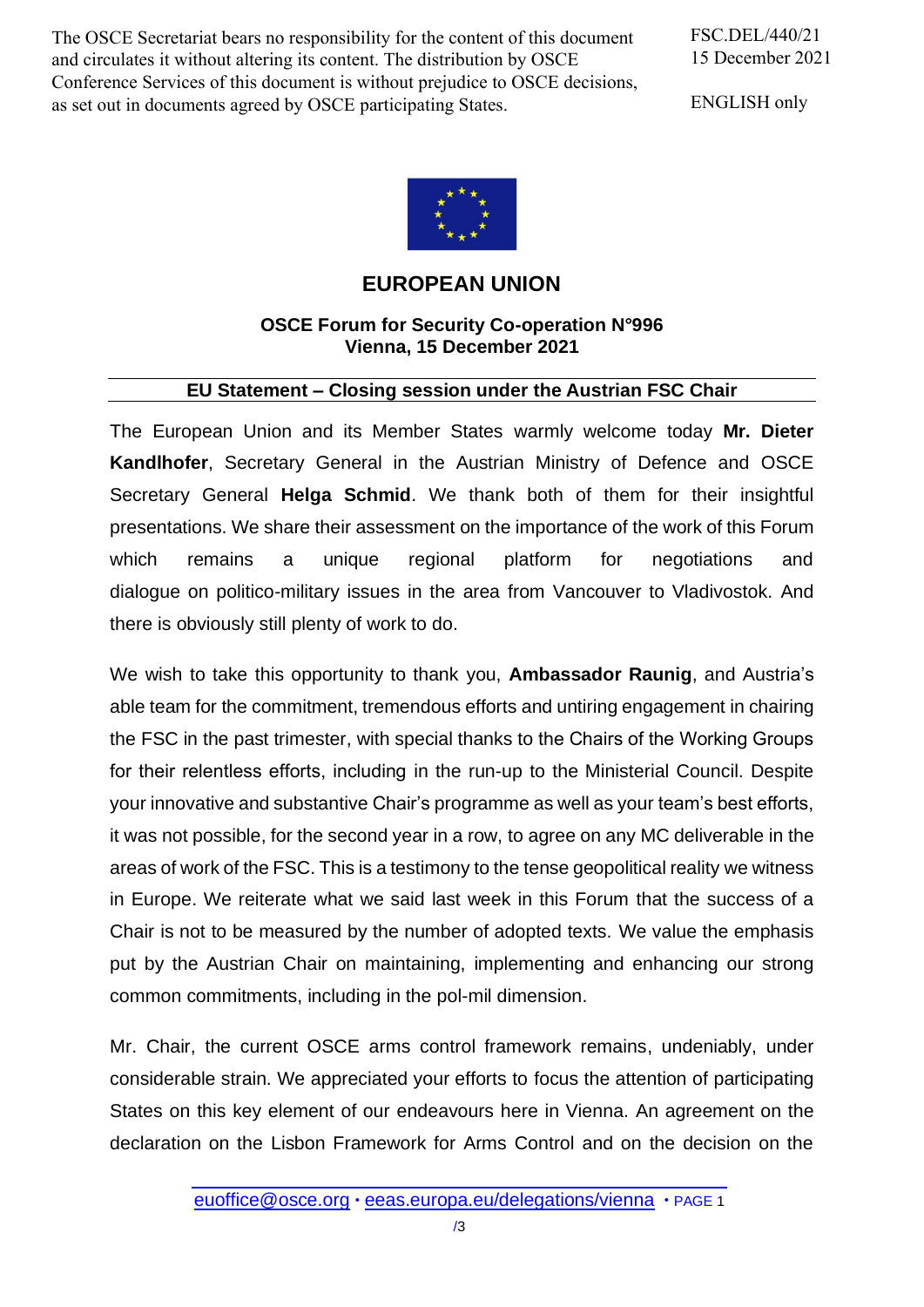enhancement of OSCE-wide mil to mil dialogues would have been a welcome sign of political will to move ahead in this area. Alas, this was not the case.

Our views on the OSCE politico-military toolbox are well-known. The Vienna Document needs to be modernised. In this context, we welcome the respective joint statement signed by 46 participating States in Stockholm. We need to work towards an environment conducive to reinvigorating Conventional Arms Control and CSBM commitments which should be implemented fully – in letter and spirit – by all participating States. This is essential for rebuilding trust and enhancing military transparency in the OSCE area which has lately been in short supply. In this regard, we highly value and actively support, the Structured Dialogue as a meaningful, transparent, inclusive, state-owned and state-driven process for in-depth exchanges on the current and future challenges and risks to security in the OSCE area.

We furthermore commend Austria for its continued attention to the OSCE's policies and projects on small arms and light weapons (SALW) and stockpiles of conventional ammunition (SCA). Although our negotiations on the draft decision on the normative aspects of SALW and SCA were yet again not brought to a positive conclusion, the EU and its Member States remain engaged in this area, by continuing to provide expertise and financial resources for OSCE projects.

Gender quality, UNSCR 1325 and the women, peace and security agenda are particularly important to us. Those are not some secondary topics as we hear sometimes in this Forum, in particular from one delegation, but key objectives. We believe that the draft Ministerial Council Decision, submitted jointly by Austria and Sweden, on full, equal and meaningful participation of women within the armed forces would have strengthened our existing acquis, contained in the Code of Conduct, to the benefit of everyone. While regretting the lack of consensus, we thank our Austrian and Swedish colleagues for their efforts in this regard. We were pleased to see the Joint Statement on the WPS agenda endorsed by 53 participating States, which shows the increasing support for this important issue. We especially appreciate the mainstreaming of gender issues in the Security Dialogues in the last trimester and a specific discussion on the Code of Conduct in October.